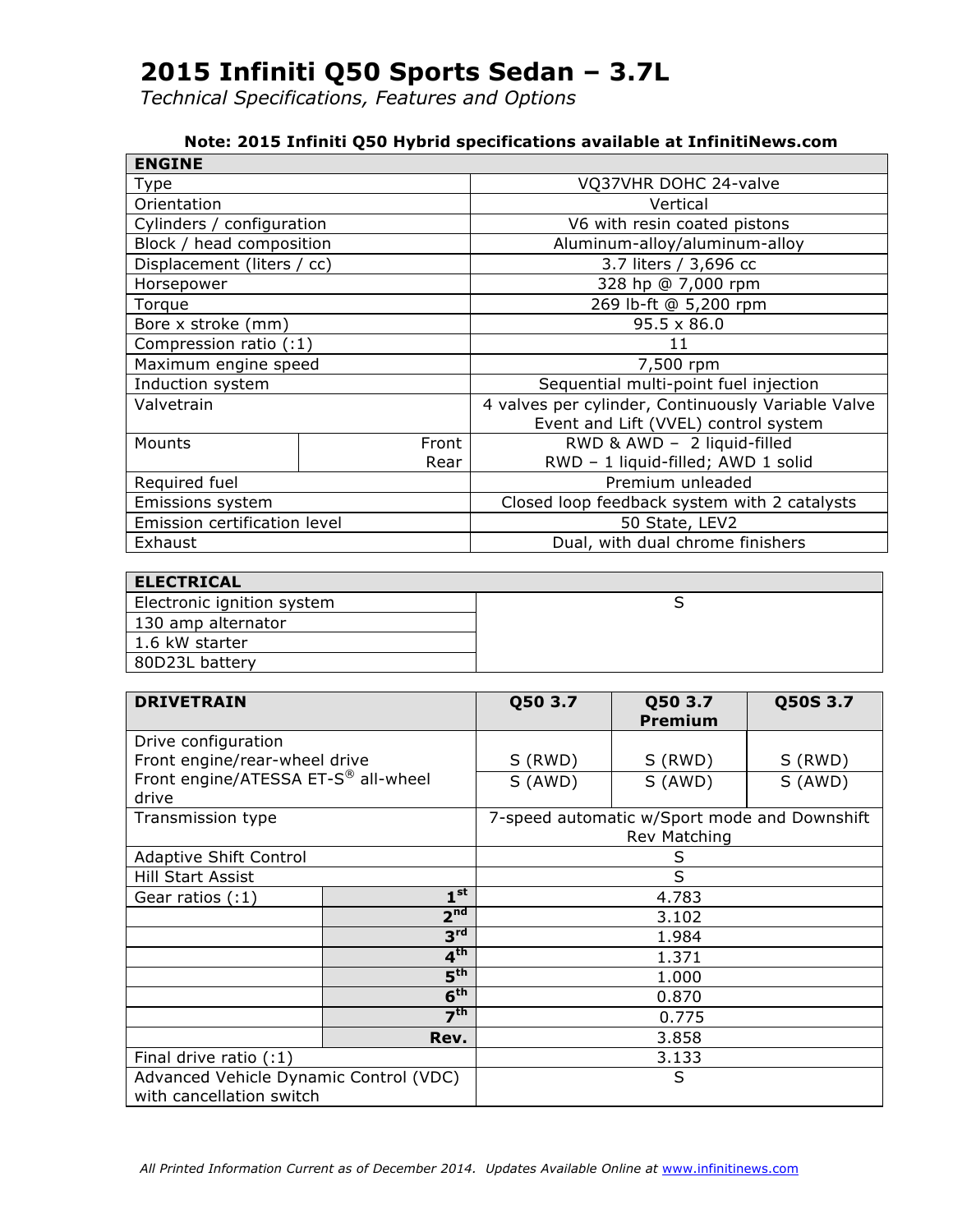| <b>BODY, SUSPENSION AND STEERING</b> |                        | Q50 3.7 | Q50 3.7                                       | Q50S 3.7 |
|--------------------------------------|------------------------|---------|-----------------------------------------------|----------|
|                                      |                        |         | Premium                                       |          |
| Body type                            | Unibody                |         | High-strength steel corrosion-resistant,      |          |
|                                      |                        |         | aluminum hood                                 |          |
| Front suspension                     |                        |         | Independent double-wishbone w/stabilizer bar  |          |
| Rear suspension                      |                        |         | Multi-link independent w/stabilizer bar       |          |
| Sport tuning with double-piston KYB  |                        |         |                                               | S        |
| shocks                               |                        |         |                                               |          |
| Steering type                        |                        |         | Power-assisted, vehicle-speed-sensitive rack- |          |
|                                      |                        |         | and-pinion                                    |          |
|                                      |                        |         | Available Direct Adaptive Steering            |          |
| Steering ratio non-                  | <b>RWD</b>             |         | 16.9:1                                        |          |
| Direct Adaptive Steering             | <b>AWD</b>             |         | 16.7:1                                        |          |
| Turns (lock-to-                      | <b>RWD</b>             |         | 3.01                                          |          |
| lock) non-Direct                     | AWD                    |         | 2.87                                          |          |
| <b>Adaptive Steering</b>             |                        |         |                                               |          |
| Steering ratio -                     | <b>RWD</b>             |         | $12.07 - 36.98$                               |          |
| Direct Adaptive                      | $11.92 - 36.54$<br>AWD |         |                                               |          |
| Steering                             |                        |         |                                               |          |
| Turns (lock-to-                      | <b>RWD</b>             |         | 2.125                                         |          |
| lock) Direct                         | AWD                    | 2.026   |                                               |          |
| <b>Adaptive Steering</b>             |                        |         |                                               |          |
| Turning diameter                     | <b>RWD</b>             |         | 36.7                                          |          |
| (feet)                               | AWD                    |         | 37.4                                          |          |

| <b>BRAKES</b>                         |                   | Q50 3.7 | Q50 3.7<br><b>Premium</b> | Q50S 3.7 |
|---------------------------------------|-------------------|---------|---------------------------|----------|
| Power-assisted                        | Front             |         | S                         |          |
| vented disc (in.)                     | $12.6 \times 1.1$ |         |                           |          |
|                                       | Rear              |         | S                         |          |
|                                       | $12.1 \times 0.6$ |         |                           |          |
|                                       | Front             |         |                           | S        |
|                                       | $14.0 \times 1.3$ |         |                           |          |
|                                       | Rear              |         |                           | S        |
|                                       | $13.8 \times 0.8$ |         |                           |          |
| 4-piston front/2-piston rear calipers |                   |         |                           | S        |
| Electronic Brake force Distribution   |                   |         | S                         |          |
| Brake Assist with Preview Braking     |                   |         | S                         |          |
| Function                              |                   |         |                           |          |
| 4-wheel/4-channel/4-sensor Anti-lock  |                   |         | S                         |          |
| Braking System (ABS)                  |                   |         |                           |          |
| Parking brake                         |                   |         | Foot-operated             |          |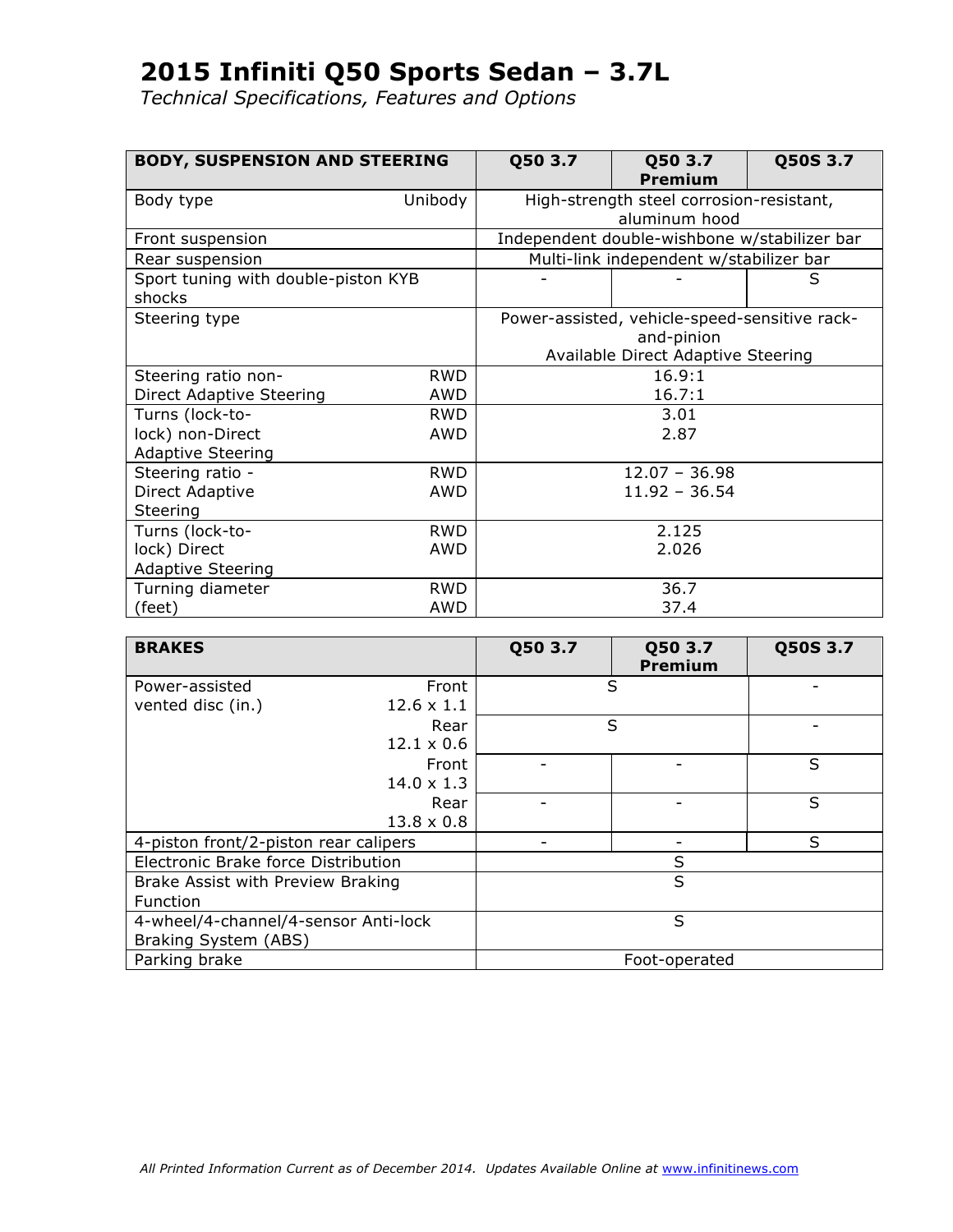| <b>WHEELS AND TIRES</b>        |                             | Q50 3.7 | Q50 3.7<br>Premium | Q50S 3.7 |
|--------------------------------|-----------------------------|---------|--------------------|----------|
| <b>Wheels</b>                  |                             |         |                    |          |
| Aluminum-alloy                 | 17x7.5-in machine<br>finish |         | S                  |          |
|                                | 19x8-in split 5-spoke       |         |                    | ς        |
| 19x9-in RAYS superlight forged |                             |         |                    |          |
| <b>Tires</b>                   |                             |         |                    |          |
| All-Season                     | Bridgestone 225/55R17       | S       |                    |          |
| Summer                         | Dunlop 225/40R19            |         |                    | ς        |
| Temporary T145/70R18 spare     |                             |         |                    |          |

| <b>EXTERIOR DIMENSIONS (inches)</b> |            | Q50 3.7    | Q50 3.7<br>Premium | Q50S 3.7 |
|-------------------------------------|------------|------------|--------------------|----------|
| Wheelbase                           |            |            | 112.2              |          |
| Overall length                      |            |            | 188.3              | 189.1    |
| Overall width                       |            |            | 71.8               |          |
| Overall height                      | <b>RWD</b> |            | 56.8               |          |
|                                     | AWD        |            | 57.2               |          |
| Front track width                   | <b>RWD</b> | 60.8       |                    |          |
|                                     | <b>AWD</b> |            | 60.4               |          |
| Rear track width                    | <b>RWD</b> | 61.8       |                    |          |
|                                     | <b>AWD</b> | 61.4       |                    |          |
| Minimum ground                      | <b>RWD</b> | 5.1<br>4.8 |                    |          |
| clearance                           | AWD        | 5.2<br>4.8 |                    |          |
| Coefficient of Drag                 | <b>RWD</b> | 0.26       | 0.26               | 0.27     |
| (Cd)                                | AWD        | 0.26       | 0.26               | 0.28     |

| <b>EXTERIOR FEATURES AND OPTIONS</b>       | Q50 3.7 | Q50 3.7<br><b>Premium</b> | Q50S 3.7 |
|--------------------------------------------|---------|---------------------------|----------|
| Signature LED headlights (LED high/low     |         | S                         |          |
| beam), daytime running lights              |         |                           |          |
| Automatic on/off                           |         | S                         |          |
| Adaptive Front lighting System (AFS) with  |         | P                         | P        |
| high beam assist technology                |         |                           |          |
| Front LED fog lights and turn signals      |         | S                         |          |
| (mounted in lower fascia)                  |         |                           |          |
| Body-color dual power controlled heated    |         | S                         |          |
| outside mirrors                            |         |                           |          |
| Auto dimming outside mirrors with          |         | P                         | P        |
| reverse synchronization, memory feature    |         |                           |          |
| Tinted glass power moonroof with rear tilt | P       | S                         | S        |
| feature, sliding sunshade, one-touch       |         |                           |          |
| operation                                  |         |                           |          |
| Unique sport front fascia                  |         |                           | S        |
| Speed-sensing flat-blade variable          |         | S                         |          |
| intermittent front windshield wipers       |         |                           |          |
| Front door handle courtesy lights          |         | S                         |          |
| Dual chrome exhaust finishers              |         | S                         |          |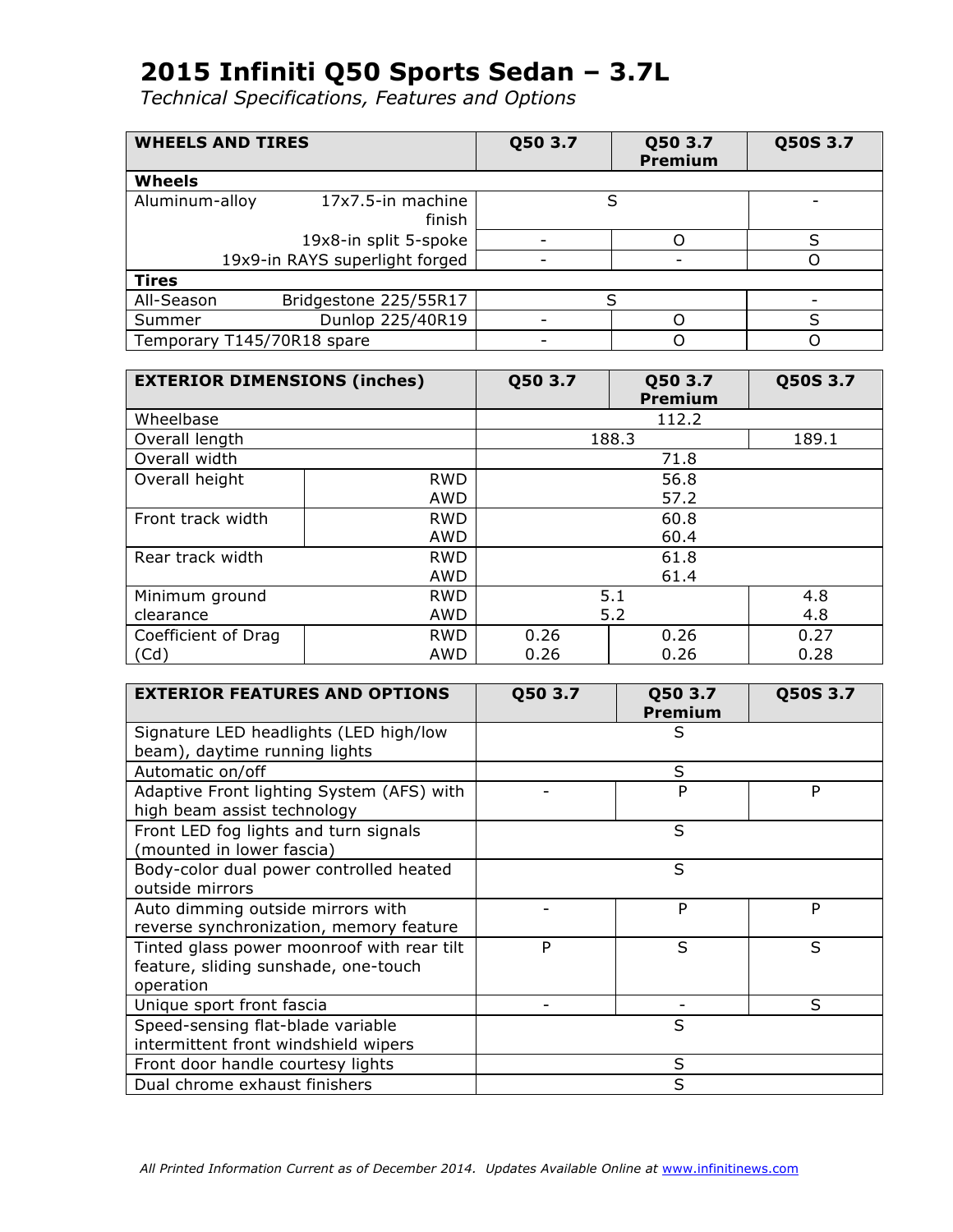| <b>INTERIOR DIMENSIONS (inches)</b> | <b>Front</b> | Rear |
|-------------------------------------|--------------|------|
| Headroom without moonroof           | 40.2         | 37.5 |
| Headroom with moonroof              | 39.5         | 36.8 |
| Shoulder room                       | 56.7         | 56.1 |
| Hip room                            | 53.2         | 52.5 |
| Legroom                             | 44.5         | 35.1 |

| <b>INTERIOR FEATURES AND OPTIONS</b>                   | Q50 3.7                  | Q50 3.7<br>Premium      | Q50S 3.7 |
|--------------------------------------------------------|--------------------------|-------------------------|----------|
| Leatherette seating surfaces                           | S                        | S                       |          |
| Leather-appointed seats                                |                          | P                       |          |
| Sport-type leather-appointed seats                     | $\overline{\phantom{a}}$ | $\blacksquare$          | S        |
| 8-way power driver's seat w/manual                     | $\overline{\mathsf{s}}$  | $\overline{\mathsf{s}}$ |          |
| adjustable lumbar support                              |                          |                         |          |
| Front sport driver's seat with manual                  | $\overline{a}$           |                         | $\sf S$  |
| thigh extension and power lumbar,                      |                          |                         |          |
| thigh and torso bolster adjustment                     |                          |                         |          |
| 8-way power front passenger's seat                     | S                        | $\sf S$                 | $\sf S$  |
| Front sport passenger's seat with                      |                          |                         | S        |
| manual thigh extension                                 |                          |                         |          |
| 60/40 split-folding rear seat                          | $\overline{\phantom{0}}$ | ${\sf P}$               | P        |
| Leather-covered steering wheel with                    |                          | $\overline{\mathsf{s}}$ |          |
| illuminated audio and cruise control                   |                          |                         |          |
| buttons                                                |                          |                         |          |
| Heated steering wheel                                  |                          | S - AWD models          |          |
| Fine Vision electroluminescent                         |                          | $\overline{\mathsf{s}}$ |          |
| instrumentation                                        |                          |                         |          |
| Infiniti InTouch™ dual display system                  |                          | S                       |          |
| with upper 8" and lower 7" VGA LCD                     |                          |                         |          |
| touch screens                                          |                          |                         |          |
| Infiniti InTouch™ Apps                                 | S                        |                         |          |
| Infiniti Controller                                    |                          | $\overline{\mathsf{S}}$ |          |
| Infiniti InTuition <sup>™</sup> : a fully customizable |                          | $\overline{\mathsf{s}}$ |          |
| digital environment for storing driver                 |                          |                         |          |
| settings to Intelligent Key                            |                          |                         |          |
| "Kacchu" finish aluminum trim                          |                          | S                       |          |
| Maple wood trim                                        |                          | P                       | P        |
| Aluminum sill plates w/ "Infiniti" script              |                          | $\overline{\mathsf{s}}$ |          |
| Heated front seats                                     |                          | $\overline{\mathsf{S}}$ | $\sf S$  |
| Around View <sup>®</sup> Monitor with Moving           |                          | P                       | P        |
| Object Detection (MOD)                                 |                          |                         |          |
| RearView Monitor                                       |                          | S                       |          |
| HomeLink <sup>®</sup> Universal Transceiver            |                          | $\overline{\mathsf{s}}$ | S        |
| Bluetooth <sup>®</sup> Hands-free Phone System         |                          | S                       |          |
| with hands-free text messaging                         |                          |                         |          |
| assistant                                              |                          |                         |          |
| Dual Zone Automatic Temperature                        |                          | S                       |          |
| Control with microfiltration                           |                          |                         |          |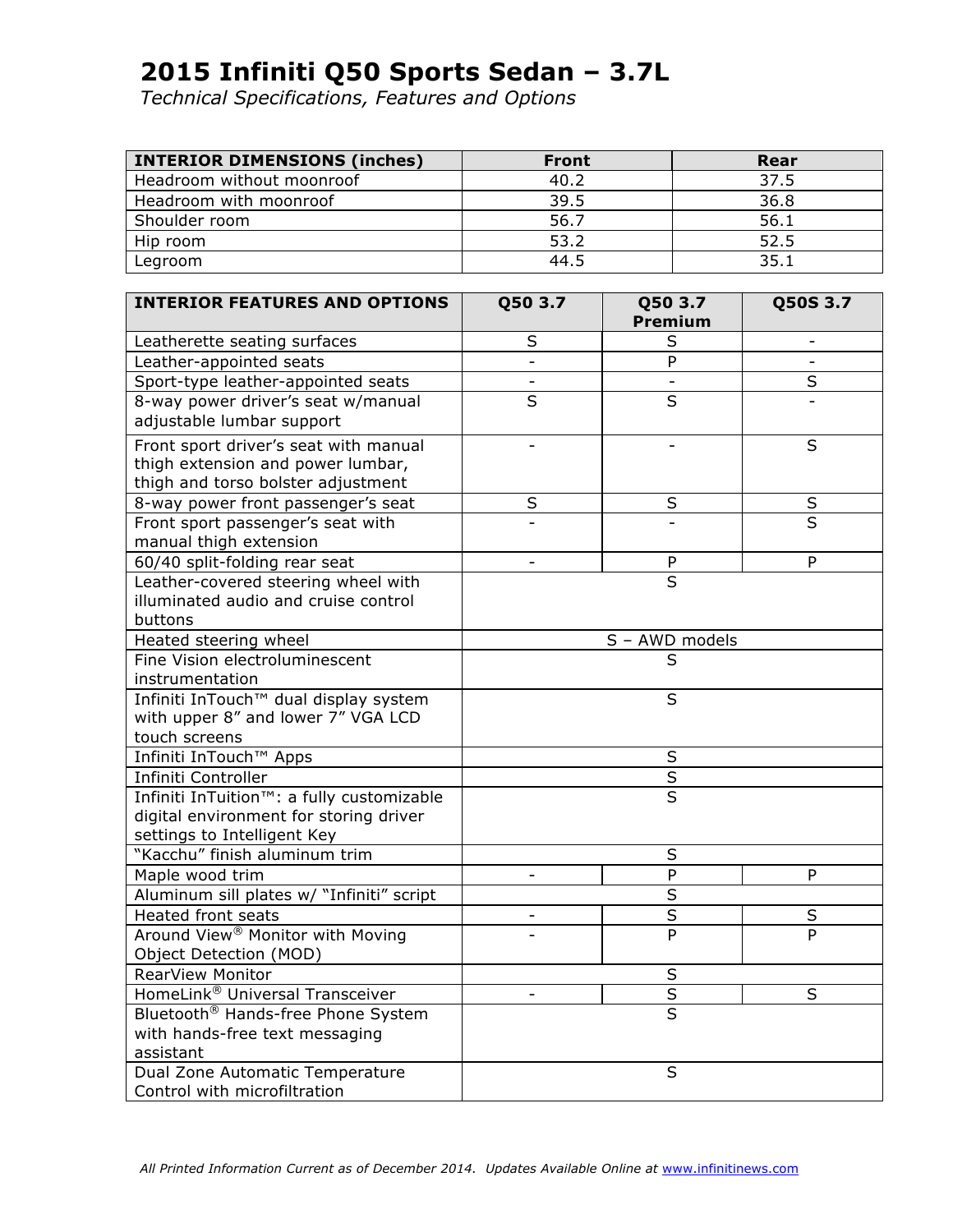| Advanced Climate Control System<br>(ACCS) with Plasmacluster <sup>®</sup> air purifier |                          | P                        | P            |
|----------------------------------------------------------------------------------------|--------------------------|--------------------------|--------------|
| Aluminum accented pedals                                                               | $\overline{\phantom{0}}$ | $\overline{\phantom{a}}$ | S            |
| Memory system for driver's seat,<br>steering wheel and outside mirror                  |                          | P                        | P            |
| Driver's seat, steering wheel and                                                      |                          | P                        | P            |
| outside mirrors position synchronization                                               |                          |                          |              |
| Power tilt and telescope steering wheel                                                |                          | P                        | P            |
| with entry/exit assist                                                                 |                          |                          |              |
| Rear Sonar System                                                                      | ۳                        | ${\sf P}$                | P            |
| 60/40 split folding rear seat                                                          |                          | $\mathsf{P}$             | $\mathsf{P}$ |
| Fold-down rear center armrest with                                                     |                          | S                        | S            |
| trunk pass-through feature                                                             |                          |                          |              |
| Rear window defroster with indicator<br>light and timer                                |                          | S                        |              |
| Illuminated entry system with time                                                     |                          | S                        |              |
| delay fade-out                                                                         |                          |                          |              |
| Front seatback pockets                                                                 |                          | $\sf S$                  |              |
| Cruise control w/ steering wheel                                                       |                          | S                        |              |
| mounted controls                                                                       |                          |                          |              |
| <b>Intelligent Cruise Control</b>                                                      |                          | P                        | P            |
| Power windows with front one-touch                                                     |                          | S                        |              |
| auto-up/down with auto-reverse                                                         |                          |                          |              |
| feature, remote keyless entry operable                                                 |                          |                          |              |
| Remote trunk release, electromagnetic                                                  |                          | S                        |              |
| trunk opener                                                                           |                          |                          |              |
| Locking glove compartment with light<br>S                                              |                          |                          |              |
| Driver and front-passenger sun visors                                                  | $\overline{\mathsf{s}}$  |                          |              |
| with extenders and illum. vanity mirrors                                               |                          |                          |              |
| Dual overhead map lights w/ sunglasses                                                 |                          | S                        |              |
| holder                                                                                 |                          |                          |              |
| Rear seat reading lights                                                               |                          | S                        |              |
| Cupholders, 4 front, 2 rear                                                            |                          | $\sf S$                  |              |
| Infiniti Intelligent Key system with push                                              | S                        |                          |              |
| button ignition                                                                        |                          |                          |              |
| Trunk illumination and hooks (4)                                                       |                          | $\sf S$                  |              |
| Solid magnesium paddle shifter                                                         | S                        |                          |              |
| S<br>Front armrest with storage                                                        |                          |                          |              |
| compartment, 12-volt power outlets (2),                                                |                          |                          |              |
| auxiliary jack, video input and two USB                                                |                          |                          |              |
| connection ports                                                                       |                          |                          |              |
| Retained accessory power for windows                                                   |                          | S                        |              |
| and moonroof (if equipped)                                                             |                          |                          |              |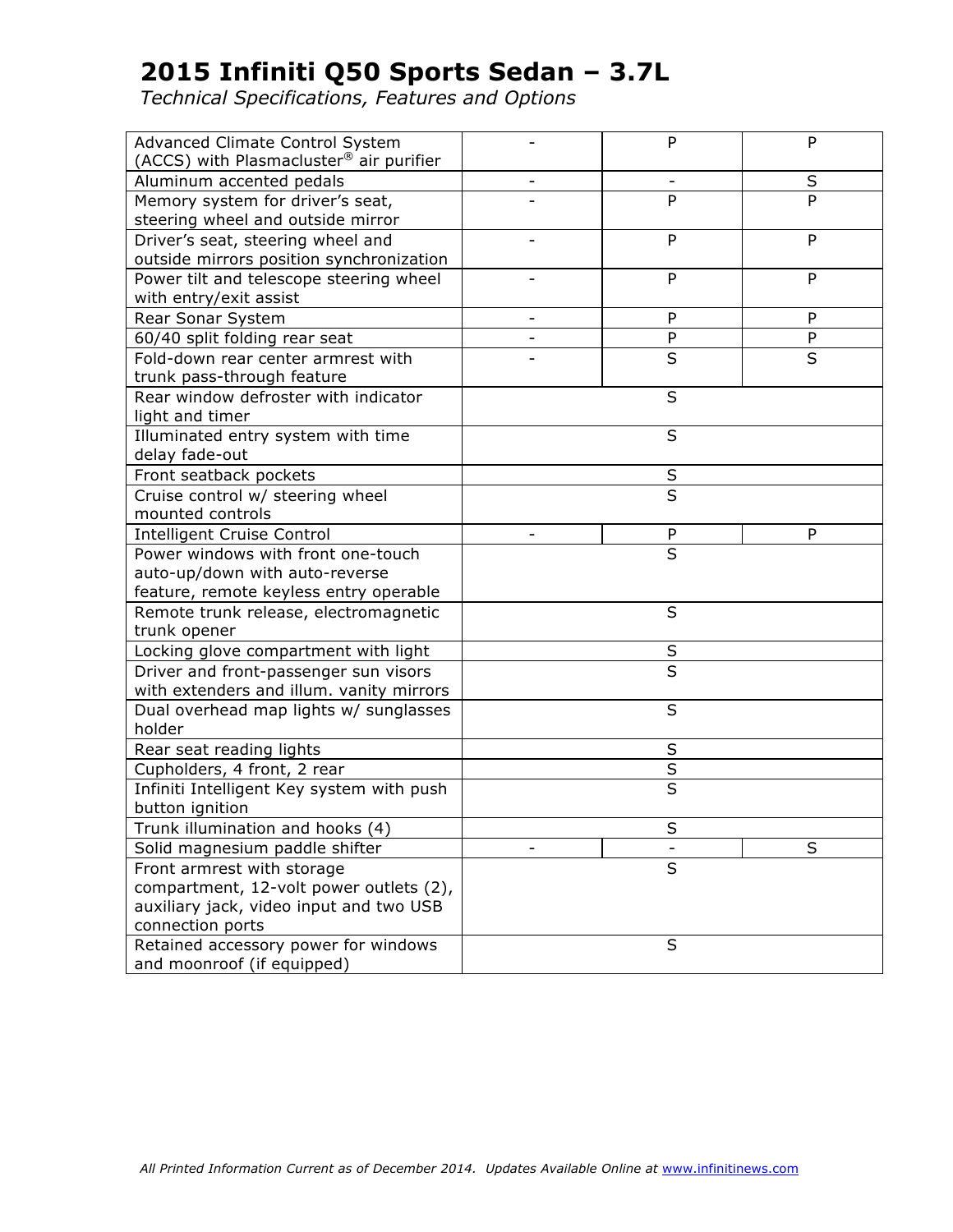| <b>INSTRUMENTATION</b>                |   |
|---------------------------------------|---|
| Analog speedometer,                   | S |
| tachometer, coolant                   |   |
| temperature and fuel gauges           |   |
| and white electroluminescent          |   |
| instrumentation                       |   |
| Odometer with dual trip meters        |   |
| Multi-function trip computer display  |   |
| w/instant fuel economy, driving time, |   |
| outside temperature, distance to      |   |
| empty, average speed, average fuel    |   |
| economy                               |   |

| <b>AUDIO AND NAVIGATION SYSTEMS</b>      | Q50 3.7<br>Q50 3.7 |                         | Q50S 3.7 |
|------------------------------------------|--------------------|-------------------------|----------|
|                                          |                    | <b>Premium</b>          |          |
| 6-speaker audio system with RDS, MP3     | S                  |                         |          |
| playback capability and in-dash CD       |                    |                         |          |
| player                                   |                    |                         |          |
| Infiniti Studio on Wheels by Bose®       |                    | S                       | S        |
| Premium Audio system with 14             |                    |                         |          |
| speakers, Bose® Centerpoint®             |                    |                         |          |
| simulated sound, CD player, RDS          |                    |                         |          |
| andMP3 playback capability               |                    |                         |          |
| HD radio                                 |                    | $\sf S$                 |          |
| Speed sensing volume control             |                    | S                       |          |
| Two USB inputs, aux input and video      |                    |                         |          |
| input                                    |                    |                         |          |
| Rear window in-glass diversity antenna   |                    | $\sf S$                 |          |
| SiriusXM Satellite Radio (SiriusXM       |                    | $\overline{\mathsf{s}}$ |          |
| subscription required, sold separately)  |                    |                         |          |
| SiriusXM Travel Link with access to      |                    | S                       |          |
| weather, fuel prices, stocks, sports and |                    |                         |          |
| movie times (SiriusXM subscription       |                    |                         |          |
| required, sold separately; late          |                    |                         |          |
| availability)                            |                    |                         |          |
| Steering-wheel mounted audio controls    |                    | $\sf S$                 |          |
| Infiniti Voice Recognition               |                    | $\overline{\mathsf{s}}$ |          |
| Infiniti InTouch™ Navigation System      |                    | P                       | P        |
| with Lane Guidance and 3-D building      |                    |                         |          |
| graphics, Infiniti Connection telematics |                    |                         |          |
| system including one year of safety,     |                    |                         |          |
| security and convenience services,       |                    |                         |          |
| SiriusXM Traffic including real-time     |                    |                         |          |
| traffic information (SiriusXM            |                    |                         |          |
| subscription required, sold separately), |                    |                         |          |
| Voice Recognition for navigation         |                    |                         |          |
| functions, including one-shot voice      |                    |                         |          |
| destination                              |                    |                         |          |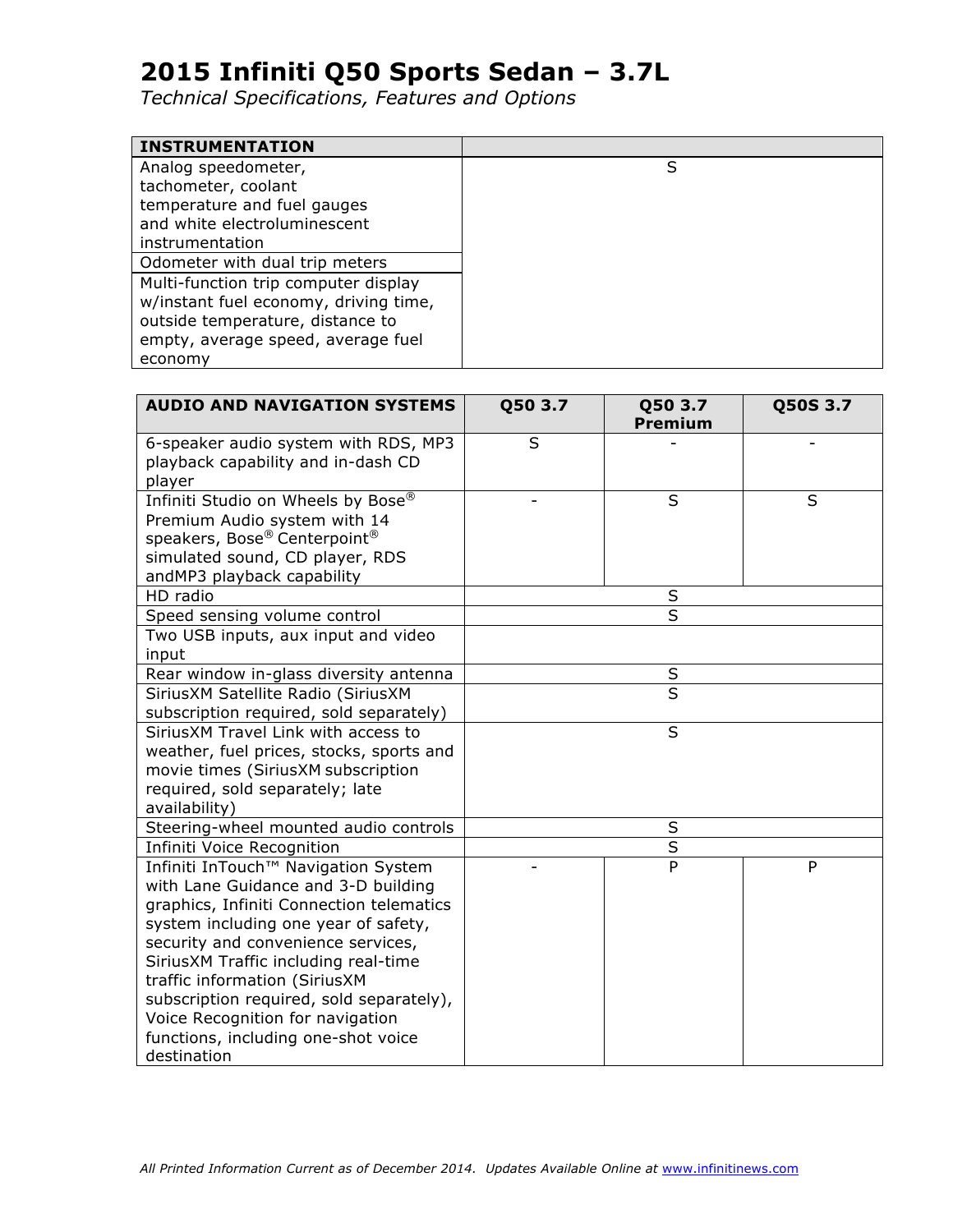| <b>CAPACITIES</b>                   |                                      |
|-------------------------------------|--------------------------------------|
| Seating capacity                    |                                      |
| Interior passenger volume (cu. ft.) | 100.0 w/moonroof, 101.9 w/o moonroof |
| Trunk volume (cu. ft.)              | 13.5                                 |
| Fuel tank (gals.)                   | 20.0                                 |
| Engine oil (qts.)                   | 5.2                                  |
| Engine coolant (gts.)               | 11.6                                 |

| <b>PERFORMANCE 0-60 MPH</b> |             |
|-----------------------------|-------------|
| l Rear-wheel drive          | 5.3 seconds |
| All-wheel drive             | 5.6 seconds |

| <b>CURB WEIGHTS</b><br>$ $ (lbs) | Q50 3.7<br><b>RWD</b> | Q50 3.7<br><b>AWD</b> | Q50 3.7<br><b>Premium</b><br><b>RWD</b> | Q50 3.7<br>Premium<br><b>AWD</b> | <b>Q50S</b><br><b>3.7 RWD</b> | <b>Q50S</b><br><b>3.7 AWD</b> |
|----------------------------------|-----------------------|-----------------------|-----------------------------------------|----------------------------------|-------------------------------|-------------------------------|
| Front                            | 1,984                 | 2,134                 | 1,997                                   | 2,145                            | 2,026                         | 2,174                         |
| Rear                             | 1,590                 | 1,614                 | 1,614                                   | 1,642                            | 1,649                         | 1,675                         |
| Total                            | 3,574                 | 3,748                 | 3,611                                   | 3,787                            | 3,675                         | 3,849                         |
| Weight distribution              | 55.5/44.5             | 56.9/43.1             | 55.3/44.7                               | 56.6/43.4                        | 55.1/44.9                     | 56.5/43.5                     |
| (% fr/rr, $w/$ driver)           |                       |                       |                                         |                                  |                               |                               |
| GVWR (lbs.)                      | 4,828                 | 5,004                 | 4,828                                   | 5,004                            | 4,828                         | 5,004                         |

| <b>EPA MILEAGE</b><br><b>ESTIMATES</b><br>(Actual mileage<br>may vary) | Q50 3.7<br><b>RWD</b> | Q50 3.7<br><b>AWD</b> | Q50 3.7<br><b>Premium</b><br><b>RWD</b> | Q50 3.7<br>Premium<br><b>AWD</b> | <b>Q50S</b><br><b>3.7 RWD</b> | <b>Q50S</b><br><b>3.7 AWD</b> |
|------------------------------------------------------------------------|-----------------------|-----------------------|-----------------------------------------|----------------------------------|-------------------------------|-------------------------------|
| City                                                                   | 20                    | 19                    | 20                                      | 19                               | 20                            | 19                            |
| Highway                                                                | 30                    | 27                    | 29                                      | 27                               | 29                            | 27                            |
| Combined                                                               | 23                    | 22                    | 23                                      | 22                               | 23                            | 22                            |
| <b>EPA Classification</b>                                              | Mid-size cars         |                       |                                         |                                  |                               |                               |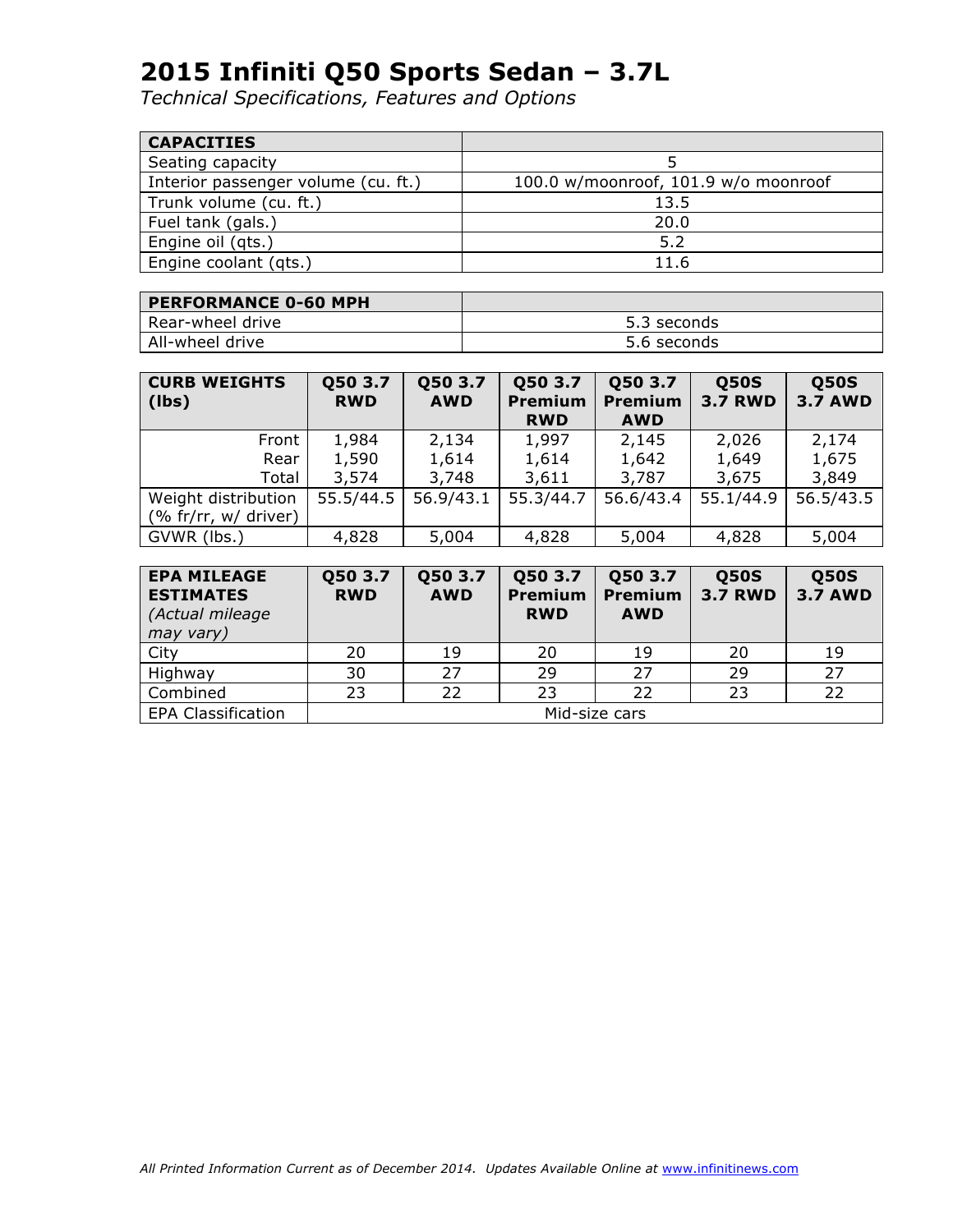| <b>SAFETY AND SECURITY FEATURES</b>                      | Q50 3.7                  | Q50 3.7<br><b>Premium</b> | Q50S 3.7       |
|----------------------------------------------------------|--------------------------|---------------------------|----------------|
| Advanced Air Bag System (AABS) with dual-                |                          | S                         |                |
| stage supplemental front air bags with occupant          |                          |                           |                |
| classification sensor                                    |                          |                           |                |
| Front seat-mounted side impact supp. air bags            |                          |                           |                |
| Roof-mounted curtain side impact supplemental            |                          |                           |                |
| air bags for front and rear-seat outboard                |                          |                           |                |
| occupant head protection                                 |                          |                           |                |
| LATCH System (Lower Anchors and Tethers for<br>CHildren) |                          |                           |                |
| Front seat belts with pretensioners and load             |                          |                           |                |
| limiters                                                 |                          |                           |                |
| Zone Body construction                                   |                          |                           |                |
| Power window lockout function                            |                          |                           |                |
| Shift interlock system                                   |                          |                           |                |
| Energy-absorbing steering column                         |                          |                           |                |
| Vehicle Security System with indicator light and         |                          |                           |                |
| Infiniti Vehicle Immobilizer System                      |                          |                           |                |
| Remote Keyless Entry system with panic alarm             |                          |                           |                |
| Vehicle Dynamic Control (VDC)                            |                          |                           |                |
| Tire Pressure Monitoring System (TPMS)                   |                          |                           |                |
| Brake-Operated Pre-Crash Seat Belts                      |                          | P                         | P              |
| Blind Spot Warning (BSW) and Blind Spot                  |                          | P                         | P              |
| Intervention <sup>®</sup> (BSI)                          |                          |                           |                |
| Intelligent Cruise Control (Full Speed Range)            | $\overline{\phantom{0}}$ | ${\sf P}$                 | P              |
| Backup Collision Intervention (BCI)                      | -                        | P                         | P              |
| Distance Control Assist (DCA)                            | $\overline{\phantom{0}}$ | P                         | P              |
| Forward Collision Warning (FCW)                          |                          | P                         | P              |
| Predictive Forward Collision Warning (PFCW)              |                          | P                         | P              |
| Forward Emergency Braking (FEB)                          |                          | P                         | P              |
| Lane Departure Warning (LDW)                             |                          | P                         | $\overline{P}$ |
| Lane Departure Prevention with Active Lane               |                          | P                         | P              |
| Control™ (utilizing world's first production Direct      |                          |                           |                |
| Adaptive Steering technology)                            |                          |                           |                |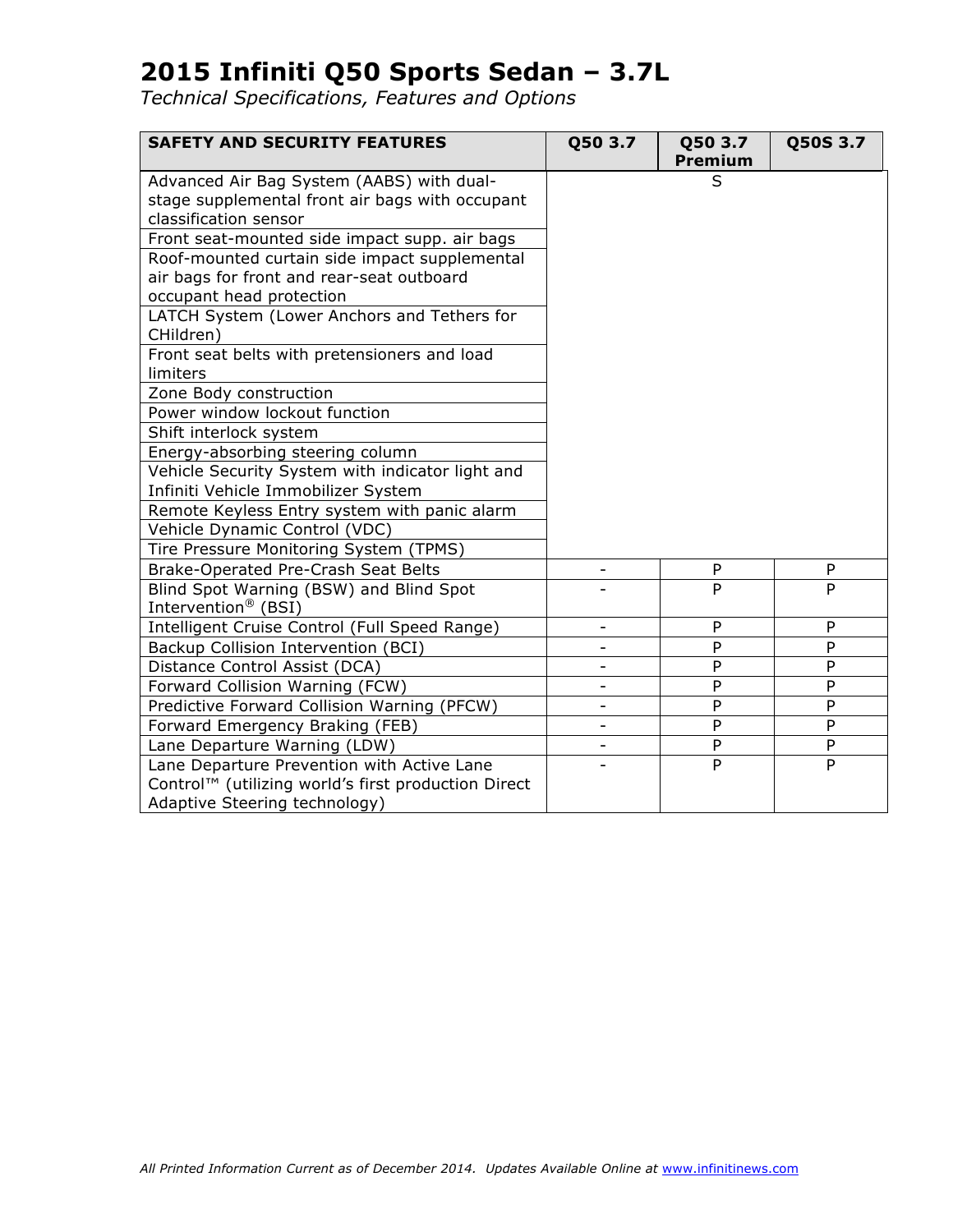| <b>PACKAGES AND OPTIONS</b>                                                                                                                                                                                                                                                                                                                                                                                                                                                            | Q50 3.7 | Q50 3.7<br><b>Premium</b> | Q50S 3.7 |
|----------------------------------------------------------------------------------------------------------------------------------------------------------------------------------------------------------------------------------------------------------------------------------------------------------------------------------------------------------------------------------------------------------------------------------------------------------------------------------------|---------|---------------------------|----------|
| Moonroof Package: Power sliding tinted glass<br>moonroof with one-touch open/close, tilt feature<br>and sliding sunshade                                                                                                                                                                                                                                                                                                                                                               | O       |                           |          |
| <b>Spare Tire Package: Temporary spare</b><br>tire/wheel and jack kit                                                                                                                                                                                                                                                                                                                                                                                                                  |         | $\Omega$                  | $\Omega$ |
| Leather Seating Package: Leather-appointed<br>front and rear seats, driver's seat 2-way power<br>lumbar                                                                                                                                                                                                                                                                                                                                                                                |         | $\circ$                   |          |
| Navigation Package: Infiniti InTouch™<br>Navigation System with Lane Guidance and 3-D<br>building graphics, Infiniti Connection telematics<br>system including one year of safety, security and<br>convenience services, SiriusXM Traffic including<br>real-time traffic information (SiriusXM<br>subscription required, sold separately), Voice<br>Recognition for navigation functions, including<br>one-shot voice destination entry                                                |         | $\Omega$                  | $\Omega$ |
| Deluxe Touring Package: Power tilt and<br>telescoping steering wheel, Direct Adaptive<br>Steering™, auto-dimming outside mirrors,<br>memory function for steering wheel, driver's seat<br>and outside mirrors (linked to Intelligent Key),<br>genuine wood trim, 60/40 split fold-down rear<br>seat with center armrest and pass-thru, Around<br>View <sup>®</sup> Monitor with Moving Object Detection<br>(MOD), front and rear parking sensors, rain-<br>detecting windshield wipers |         | O                         | O        |